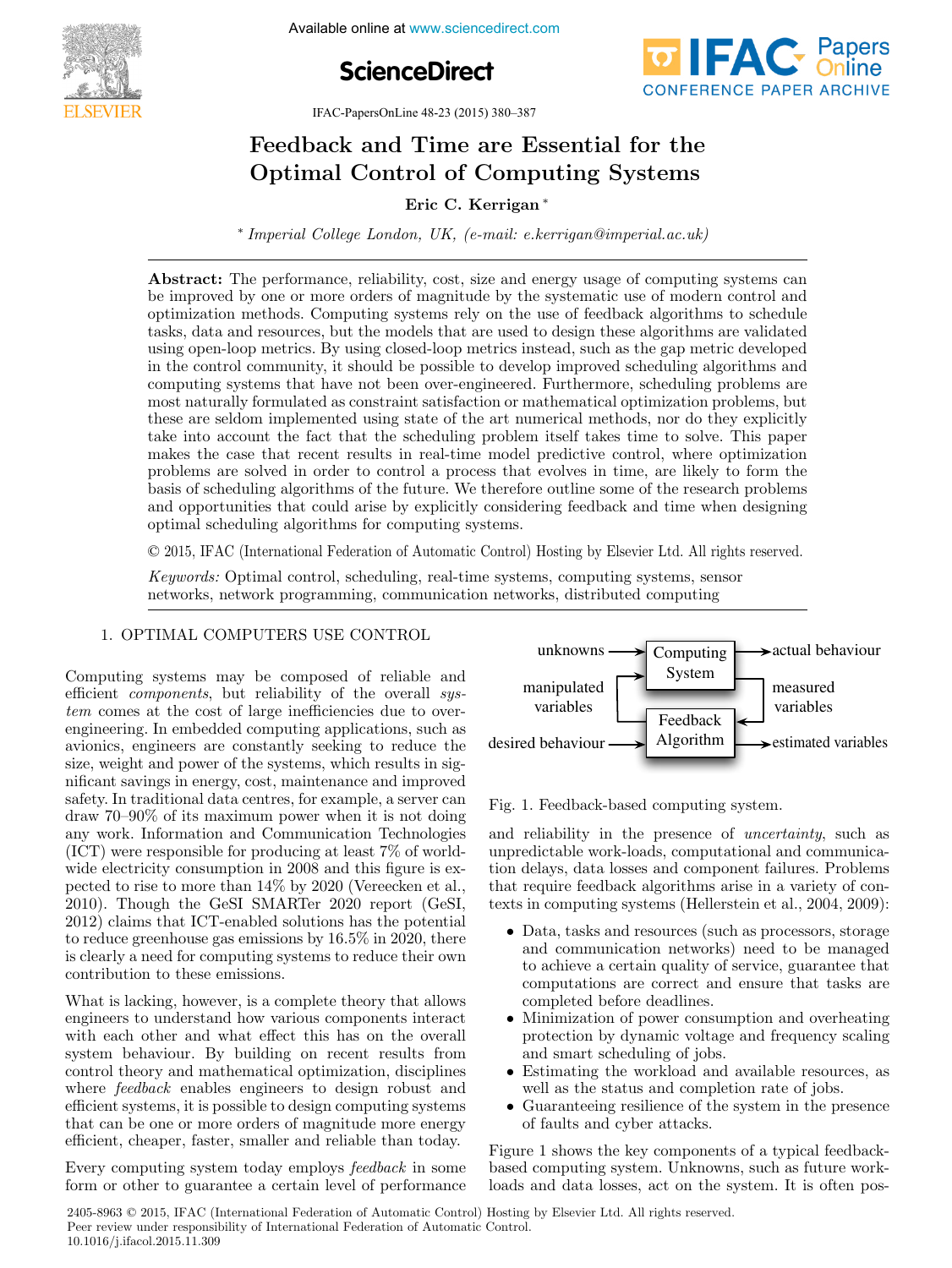sible to measure key variables, such as power consumption, duration of a computation or resource utilisation. The feedback algorithm might use these measurements to update a model of the computing system to correct for errors in the estimates of the measurements. If the actual behaviour of the system is different from the desired behaviour, the feedback algorithm updates the values of certain manipulated variables, such as the processor clock frequency or memory allocation, until the behaviour is as desired or the estimates are sufficiently accurate.

# 1.1 Why is the control of computing systems challenging?

Computing systems present a number of significant challenges that stretch the theory and practice of modeling, control and optimization well beyond what is possible with the state of the art:

- Time-scales at which the dynamics evolve range from pico-seconds to hours and even days. In some applications the speed of a feedback algorithm is not important and in others absolutely critical.
- Power consumption can range from tens of MW to less than a pW. The power consumed by the feedback algorithm itself may therefore have to be minimized.
- The cost of a system can range from a few cents to billions of euros. The silicon area and cost of implementing a feedback algorithm may therefore be absolutely critical to the application.
- The same system may have to execute a variety of tasks with mixed criticalities. Some tasks or units are not allowed to miss their deadline or fail, whereas delays and data losses are acceptable in others.
- Demands by an application on the speed or resources can vary by orders of magnitude in a single run. Uncertainty models based only on the worst-case or average-case may therefore not be practical.
- The number of computing units that may interact with each other and the number of tasks may vary from one to billions or more. Feedback algorithms therefore need to be scalable.
- Processing units can all be located on one chip or spread across the world. Feedback algorithms therefore might have to be implemented in a decentralized manner, while guaranteeing correct overall system behavior.
- Computing systems have hybrid dynamics. Methodologies are needed that can cope with the interaction between discrete dynamics on the computation side, e.g. logic and discrete states or events, and continuous dynamics on the physical side, e.g. heat dissipation or energy usage.
- First-principles modeling of computing systems is still very much in its infancy. A mixture of new firstprinciples and data-driven modeling methodologies needs to be developed.

## 1.2 Not all computers are on desktops or in data centres

It is often the case that embedded computing systems are mobile and/or part of a sensor network. Typical examples include: (i) automotive electronics or avionics systems, (ii) mapping of traffic or pollution in a city, (iii) automated manufacturing, farming or warehousing, or (iv) UAVs flying in formation to reduce air drag, fighting forest fires or performing remote earth sensing tasks.

In these applications there is often a need for individual nodes to cooperate towards satisfying high level tasks, which require a significant amount of computation power. Consider the fire fighting scenario, for example. The system has to use a numerical model of the fire dynamics to predict how the fire will develop, solve an optimization problem to determine where and when to send each UAV and fire fighting unit, as well as perform local control of each UAV. Because of the unpredictable environmental conditions, the system should be fault tolerant and be able to do the simulation, data processing, coordination and planning by itself in real-time, by combining the processing power of each node in the network, rather than sending all the data to a central high performance computing facility.

Mobile computing systems and sensor networks present many of the challenges to modeling and control mentioned above, with the addition that the quality and structure of the communication network varies with time, hence the topology of the computation network has to change. If the nodes are mobile, then the position and propulsion energy also have to be integrated when determining how best to control the computation, communication and data storage.

The main point to note here is that the computing system often interacts with the physical world and/or vice versa in real-time. Traditional methods for the control of computing systems do not always explicitly acknowledge or take advantage of this fact. It therefore makes sense to consider the modeling and control of the combined cyber-physical system, rather than treating the computing system as separate from the physical system.

#### 1.3 Where are we?

One of the reasons why computing systems are overengineered is because feedback algorithms in computing systems are usually designed in an ad hoc manner without systematic use of methods from the rich body of control theory, the science of feedback in dynamical systems. This is often also not helped by there being some slight, but important, differences in terminology between the computing and control communities. In computing, the terms 'dynamic' or 'static' are used where a control engineer would have insisted on using 'feedback/closed-loop' or 'openloop', respectively. In control theory, feedback algorithms can be dynamic or static. Sometimes 'dynamic' or 'static' are used in the computing literature when, respectively, 'open-loop time-varying' or 'open-loop constant' would have been consistent with the control theory literature. A control engineer would usually agree that a computer engineer's 'feedback scheduler' is a feedback algorithm.

A number of academic and industrial research groups have reported significant improvements in the response times, quality of service, reliability, energy and resource usage of computing systems by systematically implementing control-theoretic feedback algorithms in the design of their computing and software systems (Hellerstein et al., 2004, 2009; Sha et al., 2004).

Research in this area is still very much at an early stage. Many existing techniques for the control of computing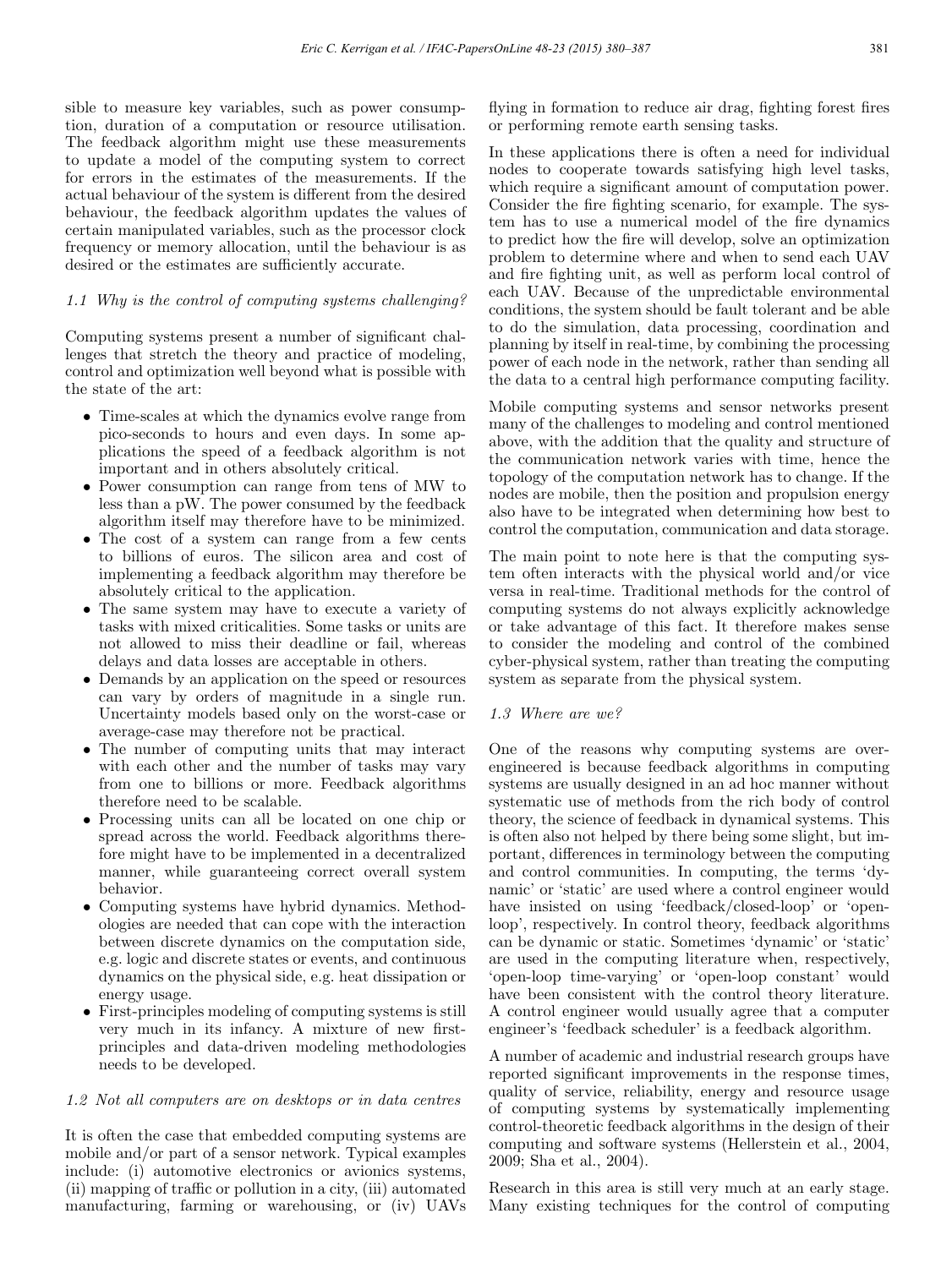systems are mostly based on control theory that was state of the art in the 1980s. Controller design techniques that have been implemented range from classical PID control to robust control using  $\mathcal{H}_{\infty}$  and LQG design.

Over the last two decades, however, there have been major developments in modeling for control (Lee and Seshia, 2014; Goebel et al., 2012; Hjalmarsson, 2005) and optimization-based control, often also called model predictive control (Christofides et al., 2013; Mattingley et al., 2011; Negenborn and Maestre, 2014; Mayne, 2014).

# 1.4 Where can we go?

It should be possible to introduce a step change in the design of computing systems by building on recent advances in control and optimization in order to develop:

- a) Modeling techniques that capture dynamics critical to feedback algorithm design. Within the computing community, open-loop models are used to assess the quality of a model before designing feedback algorithms, followed with extensive closed-loop simulations and many design iterations before implementation (Hellerstein et al., 2009, 2004). It might be productive to take a different, more sophisticated approach developed in the control community, and use ideas similar to the gap metric (Georgiou and Smith, 1997; Vinnicombe, 2001; Lanzon and Papageorgiou, 2009) for determining whether two systems are similar in closed-loop.
- b) Real-time optimization-based scheduling algorithms. Scheduling problems are most naturally posed as constraint satisfaction or mathematical optimization problems (Hellerstein et al., 2009), but they have traditionally not been solved using numerical optimization methods (Li and Wu, 2013; Sha et al., 2004; Davis and Burns, 2011). Optimization methods could instead be used to solve scheduling problems in real-time by building on recent, computationally efficient real-time model predictive control methods (Bemporad et al., 2015; Domahidi et al., 2012; Diehl et al., 2002; Zavala and Anitescu, 2010; Zavala and Biegler, 2009). It should also be possible to use recent results from cooperative model predictive control (Christofides et al., 2013; Negenborn and Maestre, 2014) to develop scheduling algorithms that enable distributed, multi-processor computing systems to cooperate in meeting overall system specifications.

This paper discusses the above two topics in detail. Whereas the main focus of this paper is on computing systems, many of the points raised below are equally valid for control design in other application areas, such as transport, buildings, manufacturing, energy and healthcare.

### 2. MIND THE GAP

The implementation of control-theoretic methods to computing system design has largely been hindered by the difficulty in obtaining sufficiently accurate dynamical models (Hellerstein et al., 2009, 2004). This gap can be bridged by bringing state of the art modelling techniques from the control theory literature to the computing community.



Fig. 2. ( $\text{Aström}$  and Murray, 2008, Fig. 12.3) Similar open-loop responses do not imply similar closed-loop responses, and vice versa. See Åström and Murray (2008, Sect. 12.1) for details of the models, feedback policy and gap metric computations.

Likewise, computing systems present unique challenges that will require new modeling techniques and associated numerical methods to be developed by the control and optimization communities.

## 2.1 When are two different systems similar?

When designing a feedback algorithm, it is important to remember that a good open-loop model is not necessarily a good model for feedback algorithm design. Likewise, a good model for feedback design is not necessarily a good open-loop model.

The two plots on the left of Figure 2 show that a good open-loop model is not sufficient for feedback design. The systems have similar open-loop responses, but different closed-loop responses. This is because the controller amplifies the effect of differences in open-loop dynamics, resulting in an unstable closed-loop for one system. Equally surprising, the two plots on the right of Figure 2 show that systems can have very different open-loop responses (one system is open-loop stable and the other is openloop unstable), but virtually indistinguishable closed-loop responses. Feedback therefore allows one to tolerate large uncertainties in certain cases (the right in Figure 2), without any significant difference in closed-loop performance. However, in other cases it is critical to capture the dynamics where a poorly designed feedback algorithm could make matters worse (the left in Figure 2). A good understanding of control theory, coupled with appropriate model development, is therefore necessary to avoid designing computing systems that are over-engineered, as is the case today.

The above example partly explains why it has been difficult to use existing models from the computing systems literature when designing feedback algorithms. Queuing theory has been very successful in modeling the steadystate behavior of computing systems and networks, but has not yet been so successful in modeling the transient behavior (Hellerstein et al., 2004). Nonlinear fluid models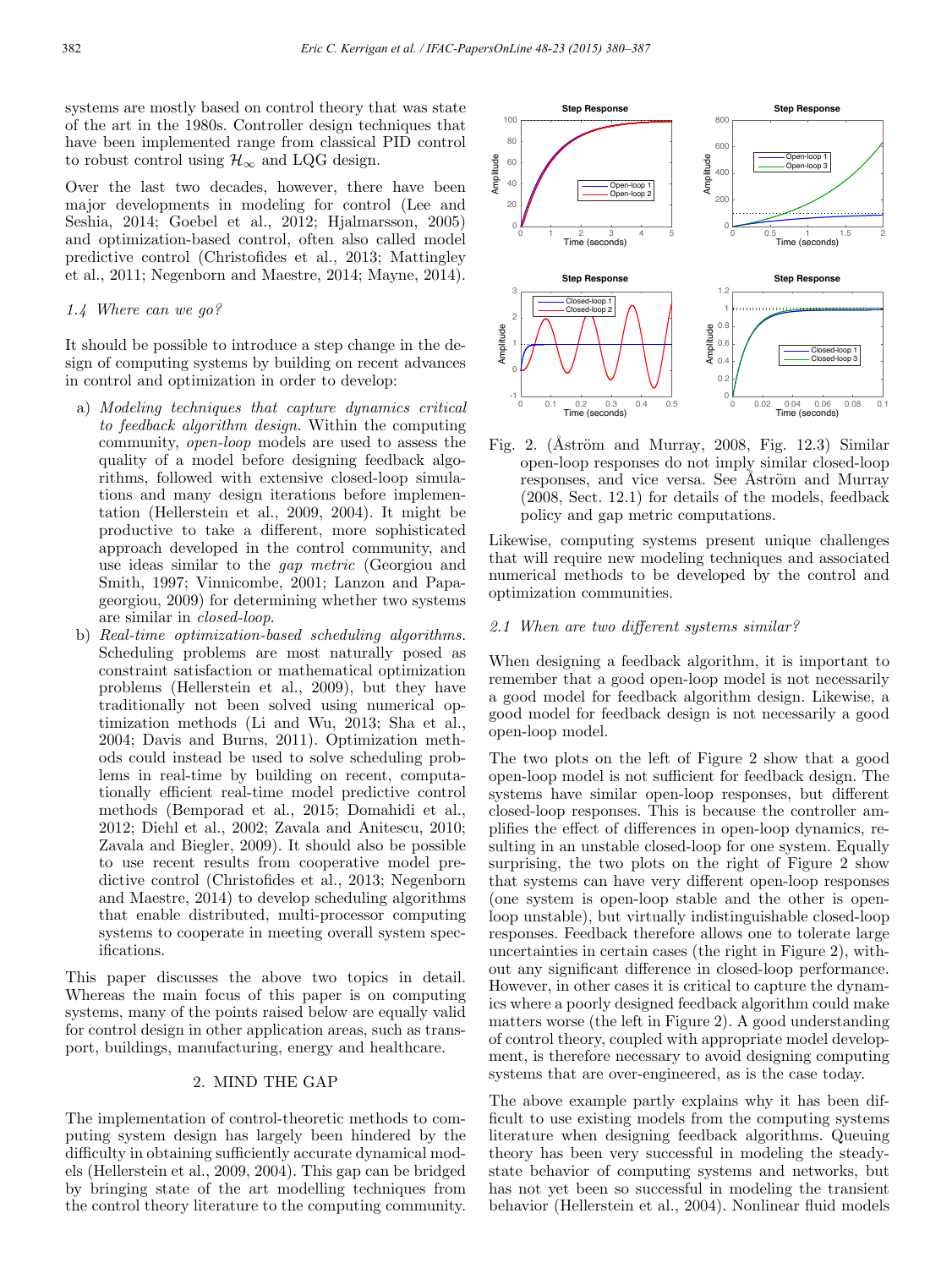have been widely used in modeling for network congestion control, but have not been so successful in the modeling of computing systems, because workloads have complicated characteristics, architectures are multi-tiered and the nature of the limiting resource changes with time (Hellerstein et al., 2009). Uncertainties in computing systems and networks are usually modeled as additive process noise, but this structure does not allow a stable and an unstable model to be compared. Likewise, parametric uncertainties cannot be used to model differences in the model order or time delays, especially if the delays change with time or are state-dependent.

It should be possible to extend a very sophisticated concept, developed in the control community, to the modeling of computing systems. Instead of using open-loop metrics, one could use the gap metric for determining whether two systems are similar in closed-loop (Vinnicombe, 2001; Georgiou and Smith, 1997; Lanzon and Papageorgiou, 2009; James et al., 2005). Loosely speaking, the gap from one system to another is the size of the smallest dynamical system that needs to be connected (defined in an appropriate sense) to the first system in order for the input-output responses of both systems to be the same. If two systems have a small gap between them and the same feedback algorithm is used, then it is possible to guarantee that the robustness and performance of the two closed-loop systems will be similar, as in the right half of Figure 2. If the gap between two systems are large, but the open-loop responses are similar, then it is possible that the closedloop systems will behave very differently, as in the left half of Figure 2.

The gap metric allows one to account for dynamic and parametric uncertainty, additive disturbances as well as unstructured uncertainty, which greatly reduces the difficulty of modelling the uncertainty and hence the design of a feedback algorithm. It is also possible to account for uncertainty in the number of unstable modes or system zeros, which impose fundamental performance limitations on the design of feedback algorithms.

It will therefore be of interest to investigate whether the gap metric can be used to develop and validate firstprinciples and data-driven models for computing systems. This research could therefore bring about a fundamental change in the way that computing systems are modeled and feedback algorithms are designed.

# 2.2 Use your brain

As a first step, it will be useful to revisit first-principles methods currently used in modeling computing systems, such as queuing theory and linearized fluid flow models, but armed with the gap metric and associated control design tools. These methods could be used to analyze the robustness of existing modeling approaches and the fundamental limitations for controller design. However, it might be necessary to extend both the state of the art in modeling computing systems as well as develop techniques that are new to the control community.

Recent research on the control of infinite-dimensional systems (Jones and Kerrigan, 2010; Jones et al., 2015) has shown that, compared to using open-loop metrics, careful use of the gap metric allows one to: (i) shorten the design phase, (ii) synthesize feedback algorithms that are computationally less demanding and (iii) have stronger guarantees on the robustness and performance of the closed-loop system. One way in which the ideas in Jones and Kerrigan (2010) could potentially be applied in the control of computing systems is to approximate time delays, which are infinite-dimensional systems, with finitedimensional input-output models and use the gap metric to provide guarantees on the closed-loop behavior. The use of Padè approximations to model time delays is a standard technique in control engineering, but does not yet seem to have found widespread use in the computing community. The gap metric can also allow one to provide robustness guarantees on the closed-loop behavior if the delay is uncertain (Cantoni et al., 2012).

An important aspect to consider in the modeling of computing systems, where research is in its early stages, is how the physics of computing systems should be incorporated into models. It is often important to consider the power consumption, heat dissipation and dynamics of the cooling system. As discussed in Section 1.2, in many cases the nodes in a distributed computing system are mobile and the physical environment could affect the performance of the network. Due to the interaction between sub-systems with discrete states, events, logic and sub-systems with continuous states and dynamics, computing systems are therefore best modeled as cyber-physical systems using techniques from hybrid dynamical systems theory (Lee and Seshia, 2014; Goebel et al., 2012).

A major open question that has to be addressed is whether nonlinear gap metric ideas (Georgiou and Smith, 1997; James et al., 2005) can be extended to certain types of hybrid systems, while allowing one to compute bounds on the gap between two systems. Furthermore, even if the model is linear, the optimal control policy is nonlinear, in general. As a consequence, there is considerable scope for extending nonlinear gap metric results for the analysis and design of model predictive controllers.

## 2.3 Use the data

Because of the lack of first principles models, researchers in computing systems often apply well-established, open-loop stochastic system identification methods (Ljung, 1999) to develop models from input-output data, with some success (Hellerstein et al., 2004). As a starting point for future research, it would be of interest to compare the methods currently used in the computing systems literature against recently developed methods for model validation, identification and parameter estimation of linear, nonlinear and hybrid systems (Hjalmarsson, 2005; Ljung, 2010; Paoletti et al., 2007; Betts, 2010).

However, as discussed above, it is critical to bear in mind that closed-loop measures should be used when validating or identifying models for feedback algorithm design. Gap metric ideas can also be used if input-output data is available to validate a given model (Hjalmarsson, 2005) or to compute a model directly from data using system identification methods (Date and Vinnicombe, 2004). Given some data, a model can be interpreted as sufficiently accurate if the data is consistent with what one would have measured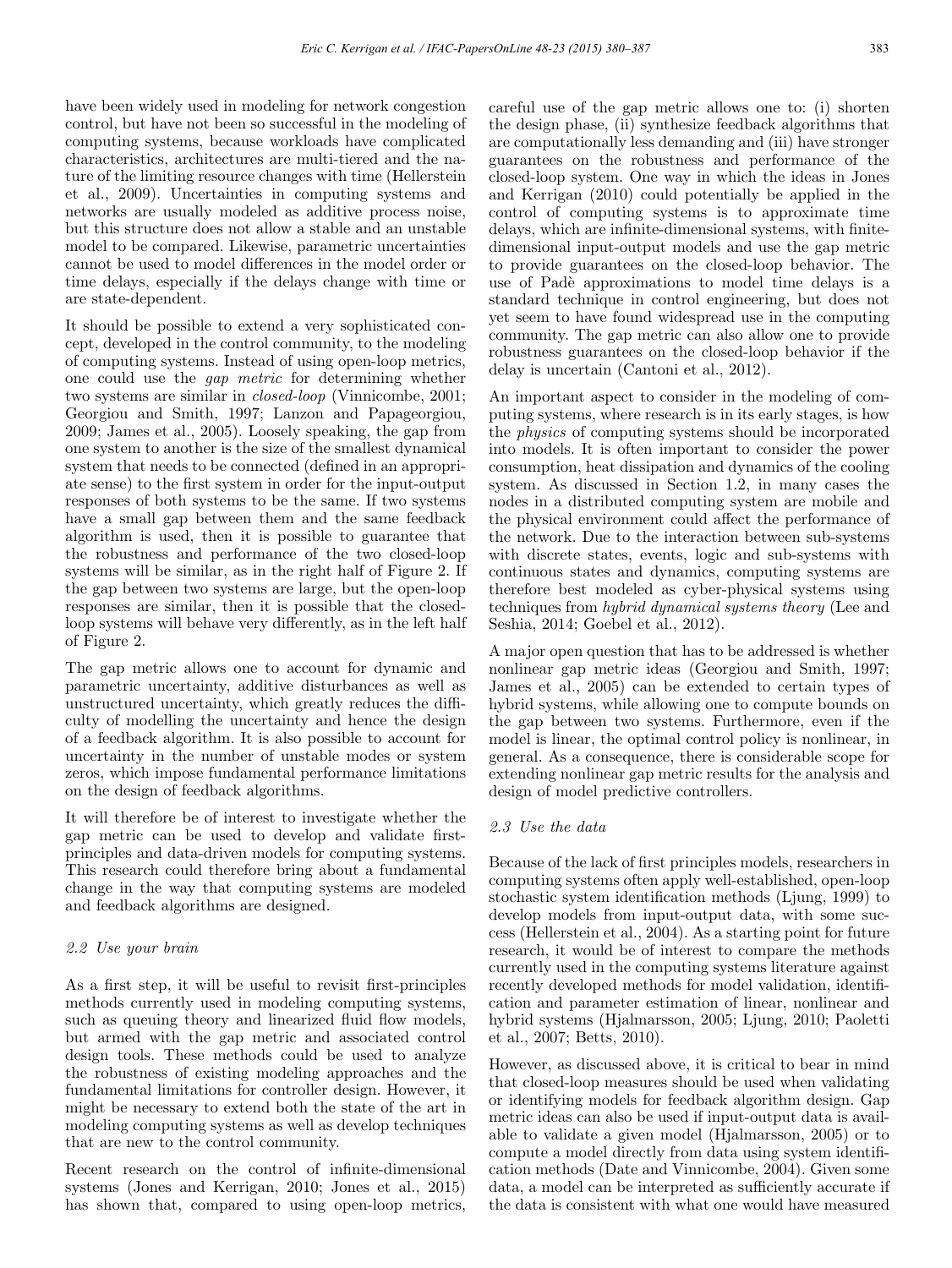





if a small dynamical system is connected (defined in an appropriate sense) to the model. There are no published results on how closed-loop metrics can be used for model validation and identification of computing systems. Research in this area could therefore enable the development of more appropriate models and feedback algorithms, with better performance and robustness guarantees than methods based on open-loop measures.

Due to the complicated nature of the dynamics, large size and high speed of computing systems, state of the art optimization methods will be inadequate for solving many of the new model validation, identification and parameter estimation problems that will arise. Hence, novel and more efficient numerical methods will have to be developed that allow one to (in)validate, (un)falsify or identify a feedbackoriented model, ideally in real-time.

## 3. IT TAKES TIME

Because time does not stop, an approximate answer today can be better than an accurate answer tomorrow. Computing systems employ feedback algorithms to cope with uncertainty, but the system is in open-loop while the computation is being carried out. Hence, it might be better to implement a simple, computationally efficient algorithm at a fast rate than a sophisticated algorithm at a slow rate.

# 3.1 Computing needs time

Consider a simple example, illustrated in Figure 3. Suppose you have a large number of jobs that need to be completed, a large number of heterogeneous processors to do the computations and two scheduling algorithms. Algorithm O is the 'optimal' algorithm, which is guaranteed to find the global minimum, and Algorithm S is the 'suboptimal' one, which is not guaranteed to find the global minimum or even a local minimum. Algorithm O takes 3 seconds to compute a schedule, but Algorithm S only takes

1 second. Suppose there is no mismatch between the speeds of the processors and those assumed by the algorithms. At the first scheduling event, at time  $t = 0$  s, both algorithms start to compute a schedule and Algorithm S terminates after 1 s with a schedule that will take 4 s from start to finish, i.e. all jobs will be completed by  $t = 5$  s. However, Algorithm O terminates after 3 s with a schedule that will take 3 s from start to finish, i.e. all jobs will be completed by  $t = 6$  s. In this case, 'sub-optimal' Algorithm S is better than 'optimal' Algorithm O, because Algorithm S gets all the jobs done before Algorithm O! Algorithm O needs to take less than 2s to compute a solution in order to be better than Algorithm S.

The difference can be even greater if there are mismatches between the speeds of some of the processors and those assumed by the algorithms, as is also shown in Figure 3. Suppose that the processors are faster than assumed and that it takes 50% less time for jobs to complete than those predicted according to the original schedules, i.e. the schedule computed by Algorithm S completes all jobs by  $t = 3$  s, which is when Algorithm O has just completed its computation (the difference between completion times is also larger). Consider the opposite case in which processors are much slower than assumed so that the original schedules take 50% longer than predicted. However, suppose now that the job completion rate of each processor is fed back every 1 s. Algorithm S can detect this information at  $t = 2$  s and implement a new schedule at, say,  $t = 2.8$  s (there are fewer uncompleted jobs, hence it takes less time to compute a schedule). It is therefore possible that Algorithm S can use the updated completion rates to find a new schedule that will get all remaining jobs completed by  $t = 6$  s. However, Algorithm O would detect the actual job completion rates at  $t = 4$  s and might only be able to implement a new schedule for the remaining jobs from, say,  $t = 6.3$  s, which is after the schedule computed by Algorithm S would have completed.

This example demonsrtated that a scheduling algorithm should ideally take into account the time it takes to compute a schedule and that feedback helps reduce the effect of incorrect assumptions. Most algorithms and abstractions in computing do not explicitly take the passage of time into account. Real-time operating systems are arguably not as real-time as they should be. Computing not only takes time, but needs time (Lee, 2009).

#### 3.2 When is an optimal scheduler not optimal?

Data, tasks, processors, networking and storage need to be scheduled to meet deadlines and achieve a certain quality of service, while minimising energy usage. Scheduling problems are most naturally posed as constraint satisfaction or mathematical optimization problems. Furthermore, many well-known scheduling algorithms are feedback algorithms. Scheduling problems are perfect candidates for combining solutions from control and optimization theory.

Because the resulting optimization problems can be computationally intractable, scheduling problems have historically not been solved using numerical optimization methods. Instead, computing researchers have developed a range of computationally efficient or heuristic strategies, which are usually expressed as simple sets of rules.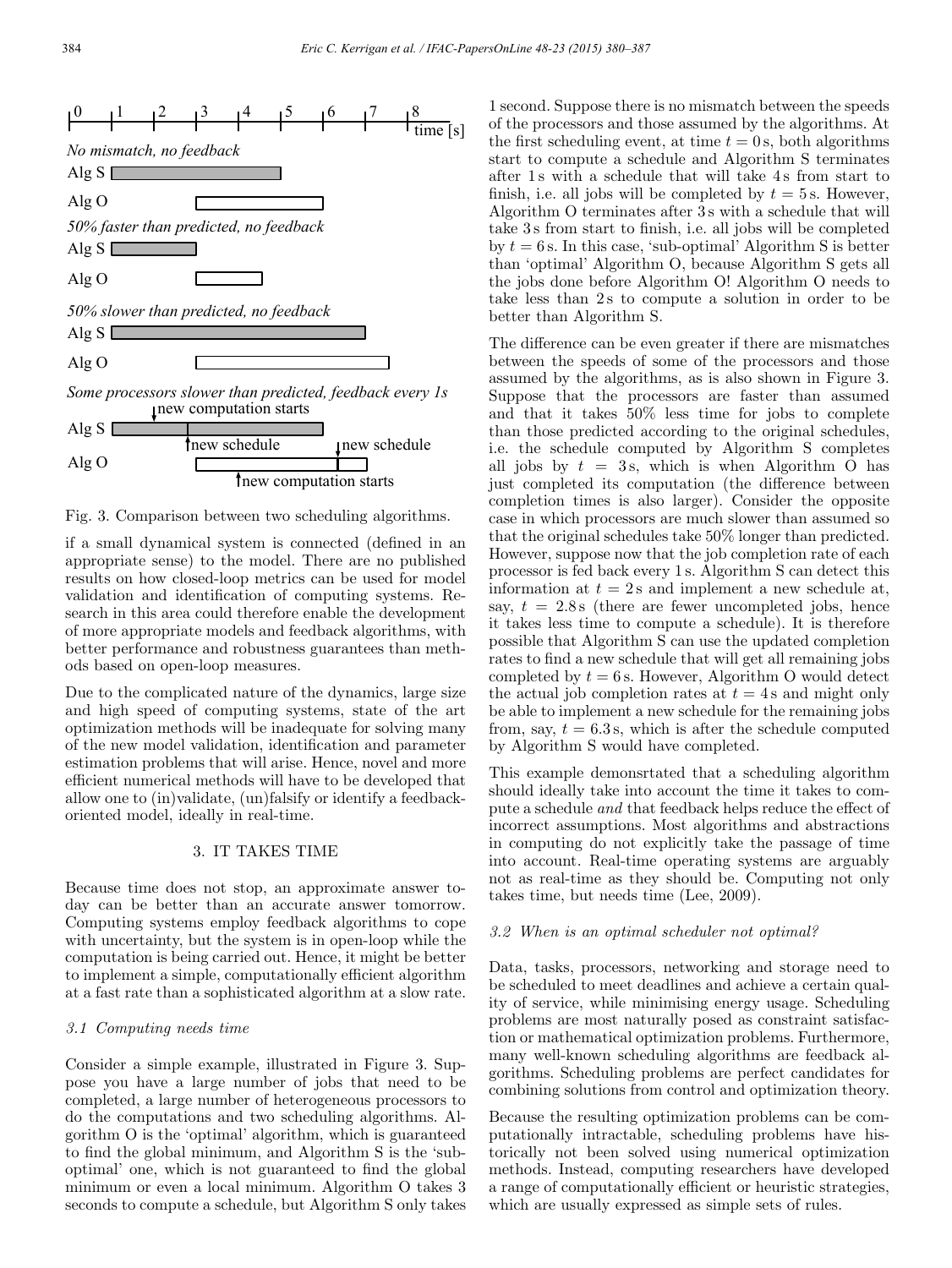In the hard real-time scheduling literature, an algorithm is often defined to be optimal if the algorithm can schedule all task-sets that can be scheduled by any other algorithm. Under very specific and often conservative assumptions on the task-sets and computer architecture, it can be shown that certain well-known classical scheduling algorithms, such as earliest deadline first or rate monotonic, are optimal in this sense. There also exists a vast array of sub-optimal scheduling algorithms and in some cases one can compute limits on the level of sub-optimality.

In many applications it makes sense to relax some hard timing constraints and replace them with soft timing constraints, where the aim is to minimize the violations. For example, in video conferencing the difference between worst-case and average bandwidth requirements can be more than one order of magnitude (Sha et al., 2004, Sect. 4.1). A user might be willing to tolerate an occasional delay or data loss, or the processor frequency could be reduced to save on power requirements. Hence, if one were to use existing hard real-time scheduling algorithms, then the computing system might be over-engineered by most measures, such as cost, energy or speed. There is therefore significant scope for improving system performance measured according to criteria other than hard time deadlines. Research could therefore be devoted to developing new methodologies to solve practical scheduling problems for which the very restrictive conditions on the task-sets and architectures, currently assumed in the classical real-time scheduling literature, can be relaxed.

There have been dramatic improvements in numerical optimization methods over the last few decades. The last few years have therefore seen a sharp increase in the use of numerical optimization methods for solving scheduling problems, mainly driven by the need to minimize energy usage in data centers and energy-limited computing devices (Li and Wu, 2013). However, much of the literature either (i) focuses on steady-state optimization, hence ignoring transients, (ii) uses open-loop dynamic models, (iii) do not explicitly account for the time taken to solve the scheduling problem, (iv) do not consider the effect of terminating the optimization solver before a solution has been found, or (v) only consider hard time constraints.

## 3.3 Any time in real-time predictive control

There is a clear need to develop new scheduling algorithms and abstractions that explicitly address the passage of time. This can be done by incorporating into the algorithm a time-based dynamical model of the system and uncertainties, regularly updating the algorithm with the current state of the resources and completion rates, and implementing the best available solution when further computations are not guaranteed to improve the closedloop system performance or robustness.

It is therefore possible to take a different approach to most scheduling methods and build on recent research in efficient real-time algorithms (Bemporad et al., 2015; Domahidi et al., 2012; Diehl et al., 2002; Zavala and Anitescu, 2010; Zavala and Biegler, 2009) and computer architectures (Jerez et al., 2012, 2014) for optimizationbased control. A dynamical model of the system can be used to formulate an optimization problem, which is updated at each sample instant with the latest measurements and solved using numerical optimization methods before implementing the first part of the solution. This process is then repeated at all sample instances. However, the key idea in real-time model predictive control algorithms is that one does not iterate till the algorithm has converged, but that the algorithm is allowed to terminate at any time with a potentially sub-optimal solution.

At each scheduling event, the optimization solver can be initialized with a version of the policy obtained at the previous event that is time-shifted, as in receding horizon control, or truncated, as in decreasing horizon control. Using similar arguments as in the real-time predictive control literature one should be able to construct optimizationbased schedulers that will converge to a locally optimal solution after a few scheduling events, provided feedback occurs at a sufficiently fast rate. In order to take advantage of any existing and future results in the realtime scheduling literature, one can also choose to initialize the optimization solver with the policy that one would get from implementing any other rule-based or heuristic scheduling algorithm.

An anytime approach requires significantly less computational resources than iterating till an optimal solution has been found. Real-time model predictive control can allow one to implement sub-optimal solutions at a fast rate with similar or better closed-loop performance, coupled with a significant reduction in computational requirements, compared to implementing optimal solutions at a slow rate.

Provided the right algorithms and computer architectures are used, optimization-based controllers can be implemented for very fast systems with sample rates in the MHz (Jerez et al., 2014) range, and has is sufficiently efficient for controlling the speed and power dissipation of microprocessors (Mattingley et al., 2011; Zanini et al., 2013). It is clearly time for real-time model predictive control of computing systems.

# 3.4 Computers working together

In many computing systems today each processing unit functions in a non-cooperative, decentralised manner. Though this has allowed for the massive expansion of the Internet, this approach is not always ideal or necessary. Many high performance and embedded computing systems have custom-designed architectures and operating systems that allow the processing units to share information and resources in an effective and reliable manner. On the other hand, it is also not always sensible to have a purely centralised approach either, since expansion is difficult and the system can be more vulnerable to faults and attacks. A compromise between a fully centralised and fully decentralised approach is a cooperative distributed design, where computing units share information and resources with a common goal. Most well-known scheduling algorithms are applicable to uni-processor systems only and research on multi-processor and distributed architectures is still very much in its infancy (Davis and Burns, 2011; Li and Wu, 2013; Vidyarthi et al., 2009). There is therefore a need for research on scalable, hard and soft real-time scheduling algorithms for distributed computing systems.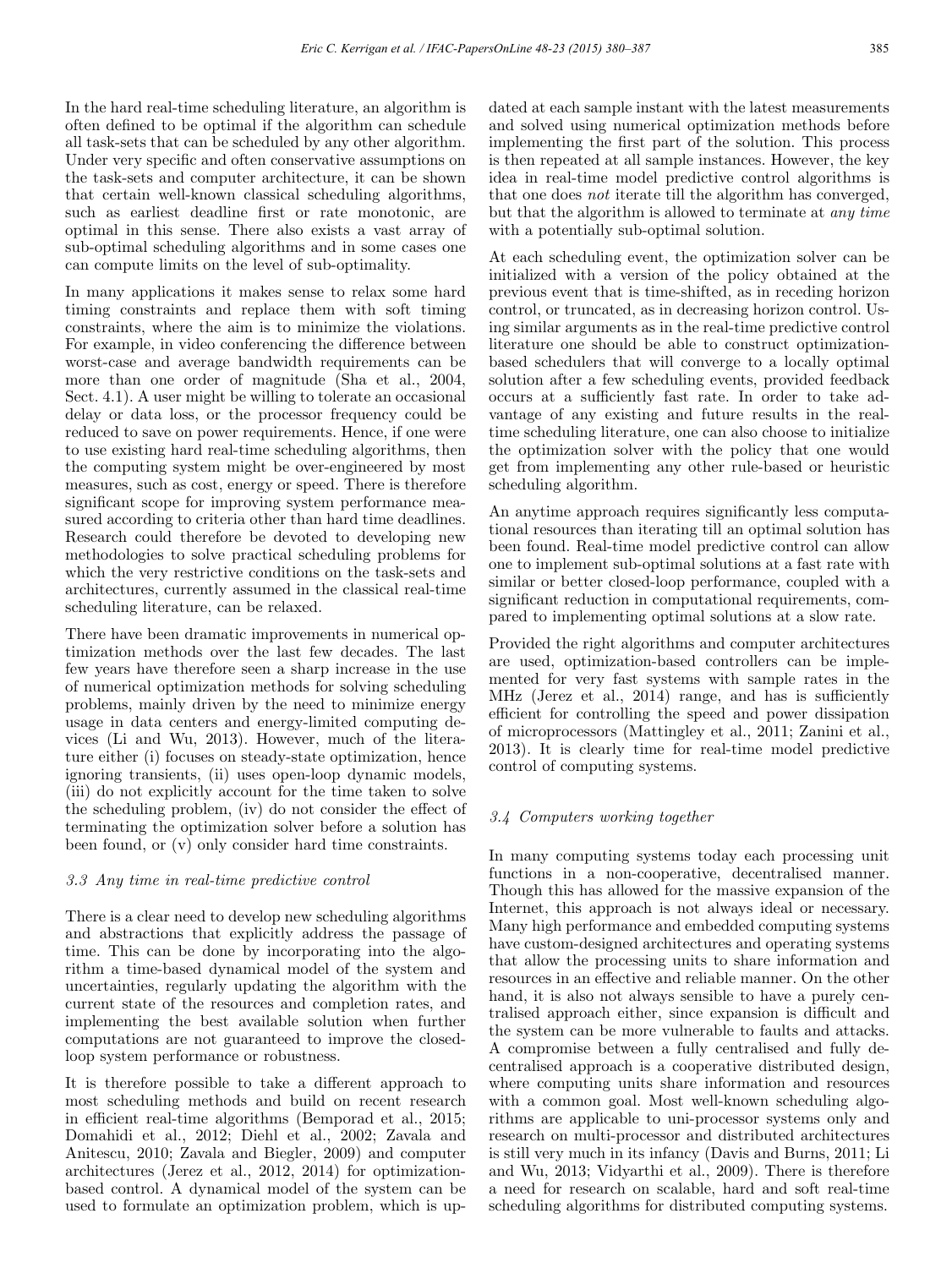Over the last decade there has been an explosion of activity in the control community in the area of distributed control of networks of dynamical systems. This activity has resulted in the development of scalable, real-time optimization-based control methods tailored to cooperative distributed systems (Christofides et al., 2013; Negenborn and Maestre, 2014). These methods could, in principle, be applied to develop scalable scheduling algorithms that enable distributed, multi-processor computing systems to cooperate in meeting overall system performance and reliability specifications.

An open problem is how best one could develop tractable methods for obtaining low-order models of physically distributed computing systems. The problem with most model reduction methods (Antoulas, 2005) is that they require a high-order model. The gap-metric based approach in Jones and Kerrigan (2010) is fundamentally different and does not require a high-order model, hence is computationally more efficient, while still providing guarantees on the robustness and performance of the closed-loop system. By gradually increasing the model complexity, convergence of the model sequence happens faster with closed-loop metrics than with open-loop metrics. Another advantage is that the resulting model retains the structure and sparsity of the original. This structure can be exploited by numerical algorithms for design and implementation, whereas most model reduction methods destroy structure and sparsity. It might therefore be possible to use gap metric ideas to produce scalable, distributed models and account for the effect of communication faults and delays, changes in the structure of the communication and computation networks, as well as variability in resources.

#### 3.5 When is tailor-made not a luxury?

As illustrated in Figure 3, the computational resources used by an algorithm has to be sufficiently small. Most offthe-shelf optimization solvers are not able to exploit the special structure that is present in scheduling problems. Therefore, tailor-made methods have to be developed that are better than the state of the art by exploiting any structure that is present in the scheduling problem.

The structure can be exploited by formulating the scheduling problem as a multistage optimization problem, as is done in optimization-based control (Betts, 2010), and solving this efficiently with the aid of sparse linear algebra. Efficient mixed-integer optimization algorithms for optimal control of systems with integer decision variables (Sager, 2006) could be explored in this context. It might also be possible to derive conditions under which the scheduling problem can be formulated as a convex and tractable optimization problem, e.g. in De Schutter and van den Boom (2001) conditions are derived under which the optimal control of max-plus-linear discrete event systems can be formulated as a computationally tractable linear program.

In many scheduling problems, it is natural to introduce integer variables and solve a mixed-integer program. In some cases it might be better to model the problem as a continuous optimization problem without integer variables. For example, suppose there is a large number of jobs that can be grouped into a relatively small number of subsets. and that there is a relatively small number of identical processors. The decision variables in the optimization solver can include the fraction of jobs from each subset that are allocated to a percentage of a processor's time, as in deadline partitioning techniques (Levin et al., 2010). This results in smaller and 'nicer' optimization problems than using binary variables to assign jobs to processors.

Another question is how best to incorporate deterministic and stochastic uncertainties into the formulation of the optimization problem. Robust optimization methods (Ben-Tal et al., 2009) might then be used to efficiently solve scheduling problems subject to uncertainties. One of the main ideas that can be explored is how to formulate the scheduling problem as an optimal control problem where the optimization is over feedback policies (Goulart et al., 2006), rather than open-loop input sequences.

In some cases it might be best to use parametric programming (Borrelli, 2003) techniques to compute an explicit solution to the optimization problem. The scheduling algorithm can then be implemented as a lookup table, similar to the way classical scheduling algorithms are implemented as a set of rules, but with guarantees of optimality and with more flexibility in the nature of the assumptions on the task-sets and architectures. The disadvantage is that often the size of the look-up table blows up for large problem sizes. Parametric programming might therefore be best suited to small-scale computing systems, such as multicore processors (Zanini et al., 2013).

Many optimization methods cannot be terminated at any time with a guarantee that sub-optimal iterates will reduce the cost, satisfy all constraints or guarantee closed-loop stability or robustness. Possible solutions that one could investigate including adding constraints or modifying the cost function to enforce cost reduction, constraint satisfaction and closed-loop stability (Bemporad et al., 2015; Domahidi et al., 2012; Scokaert et al., 1999). The modified algorithm might take longer to converge, but can be terminated at any time with an improved strategy, with better closed-loop performance and robustness.

Finally, one should consider what effect the architecture of the computing system has on the computational requirements. Field Programmable Gate Arrays (FPGAs) and Graphical Processing Units (GPUs) can also be used to explore the use of parallelism and custom number representations to reduce the computational requirements. Can the architecture be designed to allow for the development of better scheduling algorithms?

# 4. OPPORTUNITIES AND MORE PROBLEMS

There is tremendous opportunity for control and optimization to make a big impact in the area of computing systems. By combining gap metric ideas with real-time model predictive control methods to design new scheduling algorithms, one might be able to design computing systems that are at least one order of magnitude faster, cheaper, more energy efficient and more reliable, compared to using state of the art open-loop models and classical real-time scheduling algorithms.

Because of the range in complexity, size and speed of computing systems, there is also a vast array of problems that will challenge control and optimization theory. By